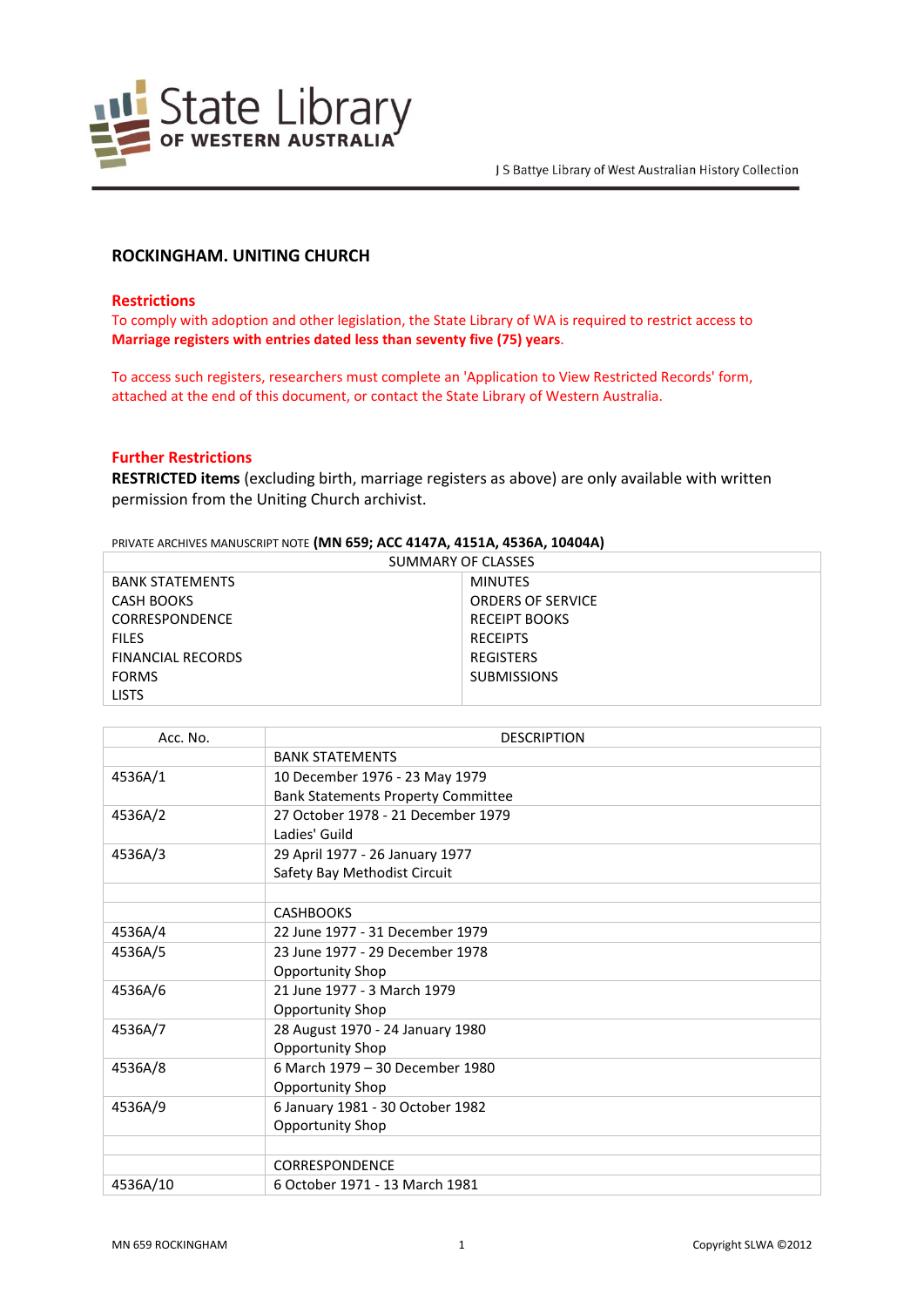

J S Battye Library of West Australian History Collection

| Acc. No.          | <b>DESCRIPTION</b>                           |
|-------------------|----------------------------------------------|
| 10404A/2          | 13 July 1977 - 15 December 1983              |
|                   | Elders council                               |
| 10404A/1          | 28 February 1978 - 28 January 1999           |
|                   | Elders (outward)                             |
| 10404A/3          | 7 March 1984 - 16 December 1987              |
|                   | Elders council                               |
| 10404A/4          | 27 January 1988 - 10 December 1991           |
|                   | Elders council                               |
| 10404A/5          | 14 January 1992 - 30 September 1994          |
|                   | Elders council                               |
| 10404A/6          | 30 January 1994 - 10 December 1997           |
|                   | Elders council                               |
| 10404A/7          | 14 November 1997 - 11 January 1999           |
|                   | Elders council (inward)                      |
| 10404A/8          | 22 December 1982 - 30 June 1984              |
|                   | Mannu house food distribution centre         |
| 10404A/9          | 28 June 1998 - 11 December 1999              |
|                   | Parish Council                               |
| 10404A/10         | 15 February 2000 - 20 February 2001          |
|                   | Parish Council                               |
| 10404A/11         | 13 March 2001 - 28 March 2003                |
|                   | Parish Council                               |
| 10404A/12         | 8 April 2003 - 22 December 2008              |
|                   | Parish Council                               |
|                   |                                              |
|                   | <b>FILES</b>                                 |
| 10404A/21         | October 1989                                 |
|                   | Rockingham parish profile                    |
|                   |                                              |
|                   | <b>FINANCIAL RECORDS</b>                     |
| 4536A/11          | 5 January 1977 - 31 March 1980               |
|                   | Includes correspondence, invoices, receipts  |
| 4536A/12          | 4 November 1980 - 31 December 1981           |
|                   | Includes correspondence, invoices, receipts  |
| 4151A/1           | 30 June 1977 - 9 June 1978                   |
|                   | Ladies' Guild Bank Statements                |
| 4147A/18          | 28 October 1973 - 25 October [1981]          |
| <b>RESTRICTED</b> | starts in Methodist Church, Rockingham       |
| 4147A/26          | 31 December 1956 - 31 December 1982          |
|                   | Statements starts in Methodist Church        |
| 4147A/29          | 12 January 1973 - 27 September 1983          |
|                   | (starts in Methodist Church) Benevolent Fund |
| 4147A/34          | 6 January 1974 - 6 April 1980                |
|                   | (starts at the Methodist Church)             |
|                   |                                              |
|                   | <b>FORMS</b>                                 |
| 10404A/14         | 14 December 1986 - 15 October 1999           |
| <b>RESTRICTED</b> | Membership transfers                         |
|                   |                                              |
|                   | <b>LISTS</b>                                 |
| 10404A/13         | $1982 - 1990$                                |
|                   | Membership                                   |
|                   |                                              |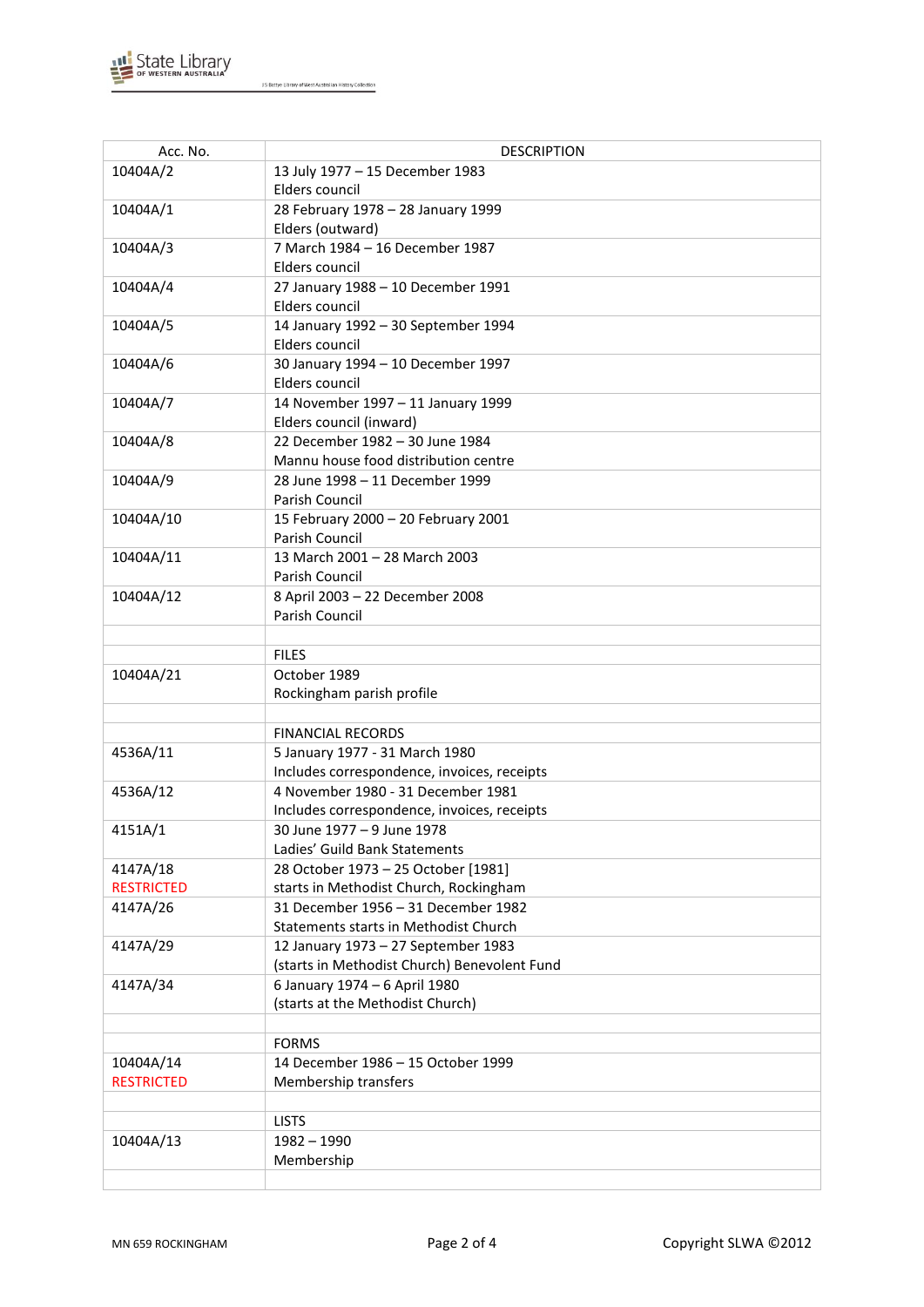

J S Battye Library of West Australian History Collection

| Acc. No.                                     | <b>DESCRIPTION</b>                                                                       |
|----------------------------------------------|------------------------------------------------------------------------------------------|
|                                              | <b>MINUTES</b>                                                                           |
| 10404A/19                                    | 13 May 1969 - 21 November 1977                                                           |
|                                              | Ladies guild                                                                             |
|                                              | 21 November 1974 - 9 June 1979                                                           |
|                                              | Myalla meetings                                                                          |
| 4147A/53                                     | 16 October 1970 - 24 November 1980                                                       |
|                                              | Opportunity Shop (starts in Methodist Church)                                            |
| 4147A/49                                     | 19 November 1975 - 21 July 1982                                                          |
|                                              | Guild Meetings (starts in Methodist Church)                                              |
| 4147A/50                                     | 25 October 1972 - 2 August 1979                                                          |
|                                              | Inter-Guild Festival of Ladies' Guild                                                    |
| 10404A/20                                    | 5 September 1979 - 2 June 1993                                                           |
|                                              | Myalla meetings                                                                          |
| 10404A/18                                    | 7 July 1994 - 6 February 2002                                                            |
|                                              | Myalla meetings                                                                          |
| 10404A/15                                    | 9 August 1995 - 9 November 2000                                                          |
|                                              | Church council and Elders                                                                |
| 10404A/16                                    | 14 February 2001 - 10 November 2005                                                      |
|                                              | Parish Council                                                                           |
| 10404A/17                                    | 8 February 2006 - 12 November 2008                                                       |
|                                              | Parish Council                                                                           |
|                                              |                                                                                          |
|                                              | <b>ORDERS OF SERVICE</b>                                                                 |
| 4536A/13                                     | 9 September 1984                                                                         |
|                                              | Church Anniversary and Thanksgiving Service                                              |
|                                              |                                                                                          |
|                                              | <b>RECEIPT BOOKS</b>                                                                     |
| 4536A/14                                     | 16 July 1973 - 2 July 1978                                                               |
| 4536A/15                                     | 20 June 1977 - 16 May 1979                                                               |
| 4536A/16                                     | 12 July 1978 - 23 July 1979                                                              |
| 4536A/17                                     | 21 August 1980 - 28 December 1981                                                        |
|                                              |                                                                                          |
|                                              | <b>RECEIPTS</b>                                                                          |
| 4147A/66                                     | 27 October 1969 - 2 November 1969                                                        |
|                                              | Extension Fund (Receipt Book) (starts in Methodist Church)                               |
| 4147A/69                                     | 13 August 1976 - 15 February 1979                                                        |
|                                              | (starts in the Methodist Church)                                                         |
|                                              |                                                                                          |
|                                              | <b>REGISTERS</b>                                                                         |
|                                              | <b>MARRIAGE</b>                                                                          |
| 4147A/73                                     | 16 July 1977 - 5 July 1980                                                               |
| <b>Church Registers</b><br><b>RESTRICTED</b> | (starts in Methodist Church)                                                             |
|                                              |                                                                                          |
|                                              | <b>SUBMISSIONS</b>                                                                       |
|                                              |                                                                                          |
| 10404A/22                                    | 10 July 1981                                                                             |
|                                              | Submission to Presbytery of Peel Property Committeeto develop a church worship<br>centre |
|                                              |                                                                                          |
|                                              |                                                                                          |

Holdings = 67 cm

*Copyright Restrictions*

*The Commonwealth Copyright Act 1968 regulates copying of unpublished material. It is the user's legal obligation to determine and satisfy copyright.*